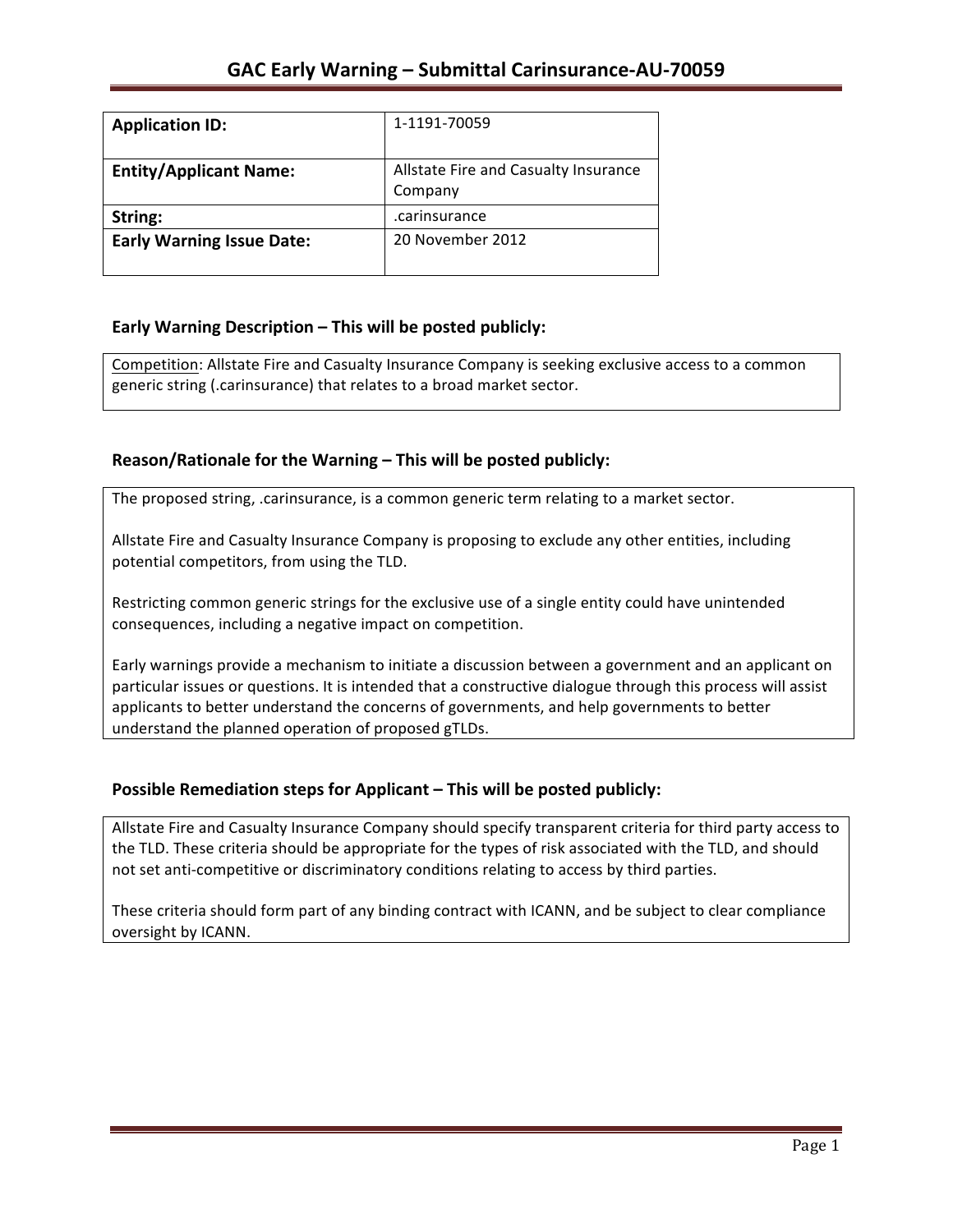## **Further Notes from GAC Member(s) (Optional) – This will be posted publicly:**

This Early Warning is from the Department of Broadband, Communications and the Digital Economy (DBCDE), on behalf of the Australian Government. In the first instance, communications and responses to this early warning should be emailed to gacearlywarning@gac.icann.org, with the text "Australian EW" and the application ID in the subject field.

# **INFORMATION FOR APPLICANTS**

## **About GAC Early Warning**

The GAC Early Warning is a notice only. It is not a formal objection, nor does it directly lead to a process that can result in rejection of the application. However, a GAC Early Warning should be taken seriously as it raises the likelihood that the application could be the subject of GAC Advice on New gTLDs or of a formal objection at a later stage in the process. Refer to section 1.1.2.4 of the Applicant Guidebook (http://newgtlds.icann.org/en/applicants/agb) for more information on GAC Early Warning.

## **Instructions if you receive the Early Warning**

**ICANN** strongly encourages you work with relevant parties as soon as possible to address the concerns **voiced in the GAC Early Warning.** 

### **Asking questions about your GAC Early Warning**

If you have questions or need clarification about your GAC Early Warning, please contact gacearlywarning@gac.icann.org. As highlighted above, ICANN strongly encourages you to contact gacearlywarning@gac.icann.org as soon as practicable regarding the issues identified in the Early Warning. 

### **Continuing with your application**

If you choose to continue with the application, then the "Applicant's Response" section below should be completed. In this section, you should notify the GAC of intended actions, including the expected completion date. This completed form should then be sent to gacearlywarning@gac.icann.org. If your remediation steps involve submitting requests for changes to your application, see the change request process at http://newgtlds.icann.org/en/applicants/customer-service/change-requests.

In the absence of a response, ICANN will continue to process the application as submitted.

### **Withdrawing your application**

If you choose to withdraw your application within the 21-day window to be eligible for a refund of 80% of the evaluation fee (USD 148,000), please follow the withdrawal process published at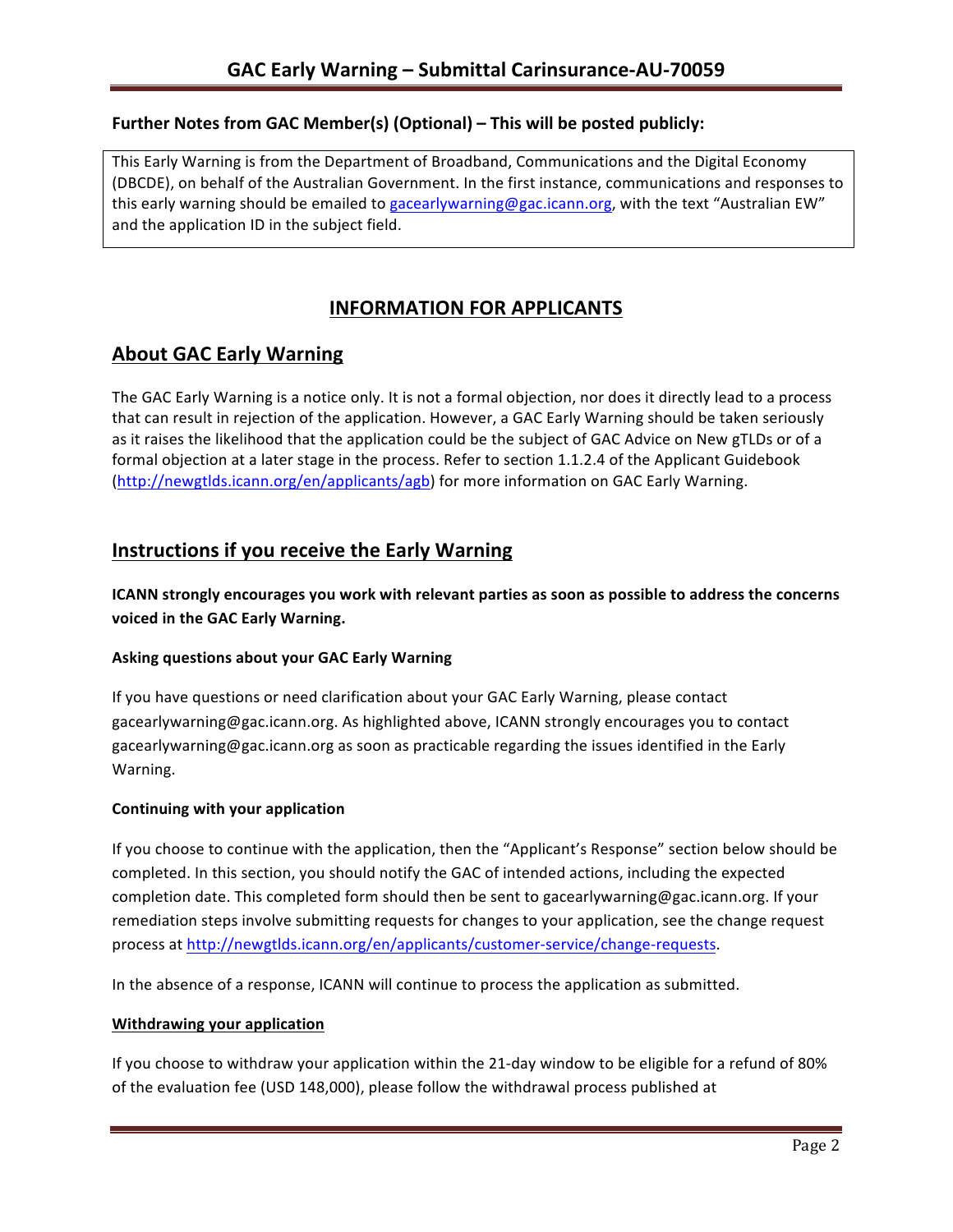http://newgtlds.icann.org/en/applicants/customer-service/withdrawal-refund. Note that an application can still be withdrawn after the 21-day time period; however, the available refund amount is reduced. See section 1.5 of the Applicant Guidebook.

For questions please contact: gacearlywarning@gac.icann.org

**Applicant Response:**